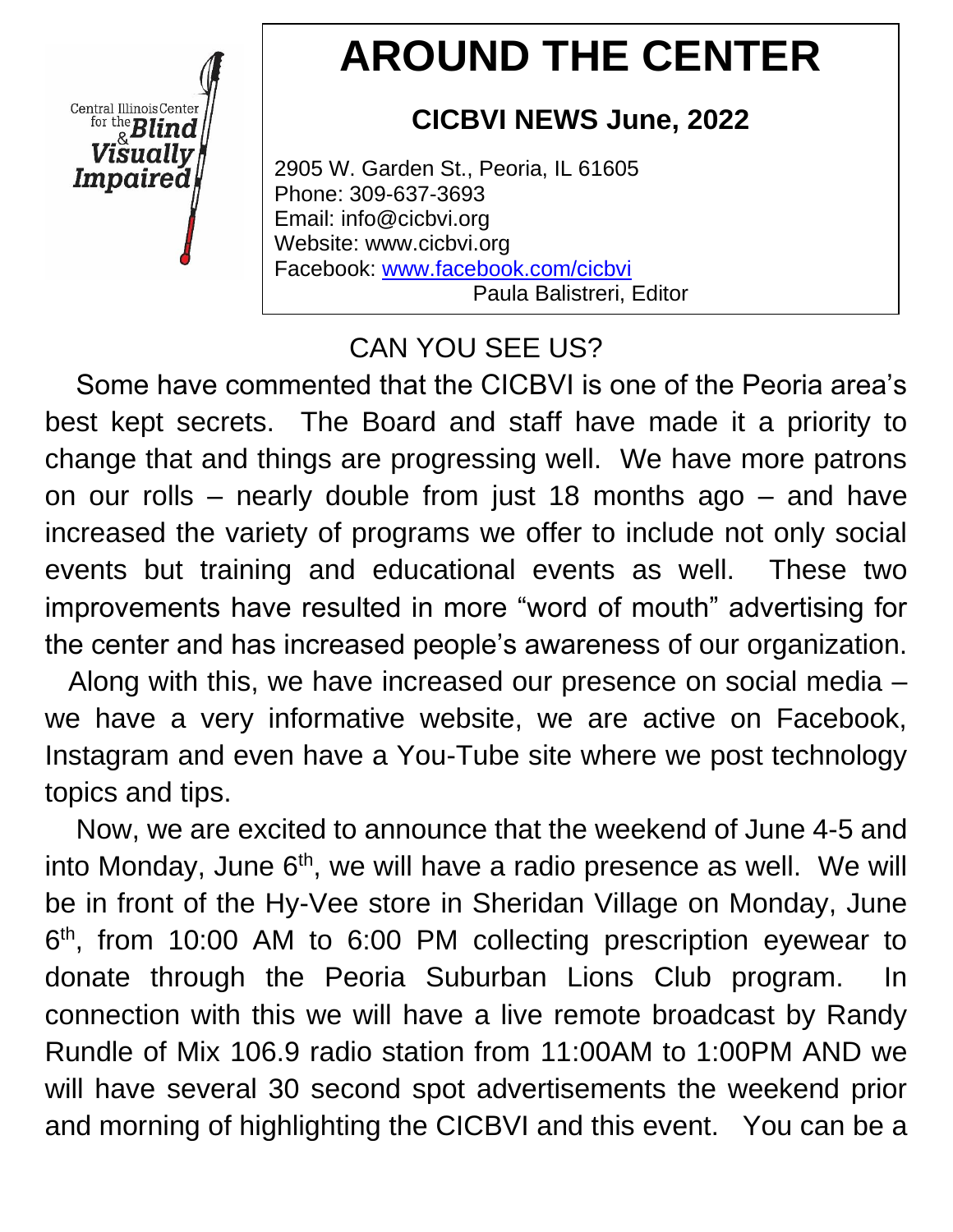part of the fun and join us in a number of ways. In fact, we NEED you to join us and here's how:

- 1. Sign up to help "man the table" at the event. If you are a patron, we will provide transportation, if needed. We ask that you sign up for at least an hour and please call the center ASAP so the schedule can be made.
- 2. Ask at least two friends or family members to help man the table, too – especially if you are unable to do so. They will be welcomed and appreciated! (please notify the center for scheduling.)
- 3. Collect up your unused, prescription eyewear and drop them off.
- 4. Ask your friends and family to collect, and drop off, too.
- 5. Listen to Mix 106.9 radio all weekend and all day June  $6<sup>th</sup>$ . In fact, tell your friends and family to listen, too.

We may be small, but with your help we are becoming mighty. We need your positive energy and appreciate it very much. Every person who volunteers directly contributes to our success. We couldn't do it without them. See you June  $6<sup>th</sup>$ !

# OTHER WAYS TO HELP THE CICBVI

++Volunteer your time – as a guide (we provide training), as a "cleanerupper," on a committee, as a service delivery person, as a tech trainer, as an activity leader – we appreciate all levels of help and talent.

++Provide supplies: we can always use Braille paper, copy paper, cleaning supplies, Bingo prizes, gift cards, office supplies, etc.

++Sign up your Kroger card to benefit the CICBVI – it is free to you, doesn't cause you to lose any fuel points and the CICBVI gets a cash donation. Visit the Kroger web site to get this done.

++Purchase Terrilynn nuts and candies – [www.cicbvi.terrilynn.com](http://www.cicbvi.terrilynn.com/) ++Cash or check directly to CICBVI. Be sure to check with your work to see if they have a matching gift program!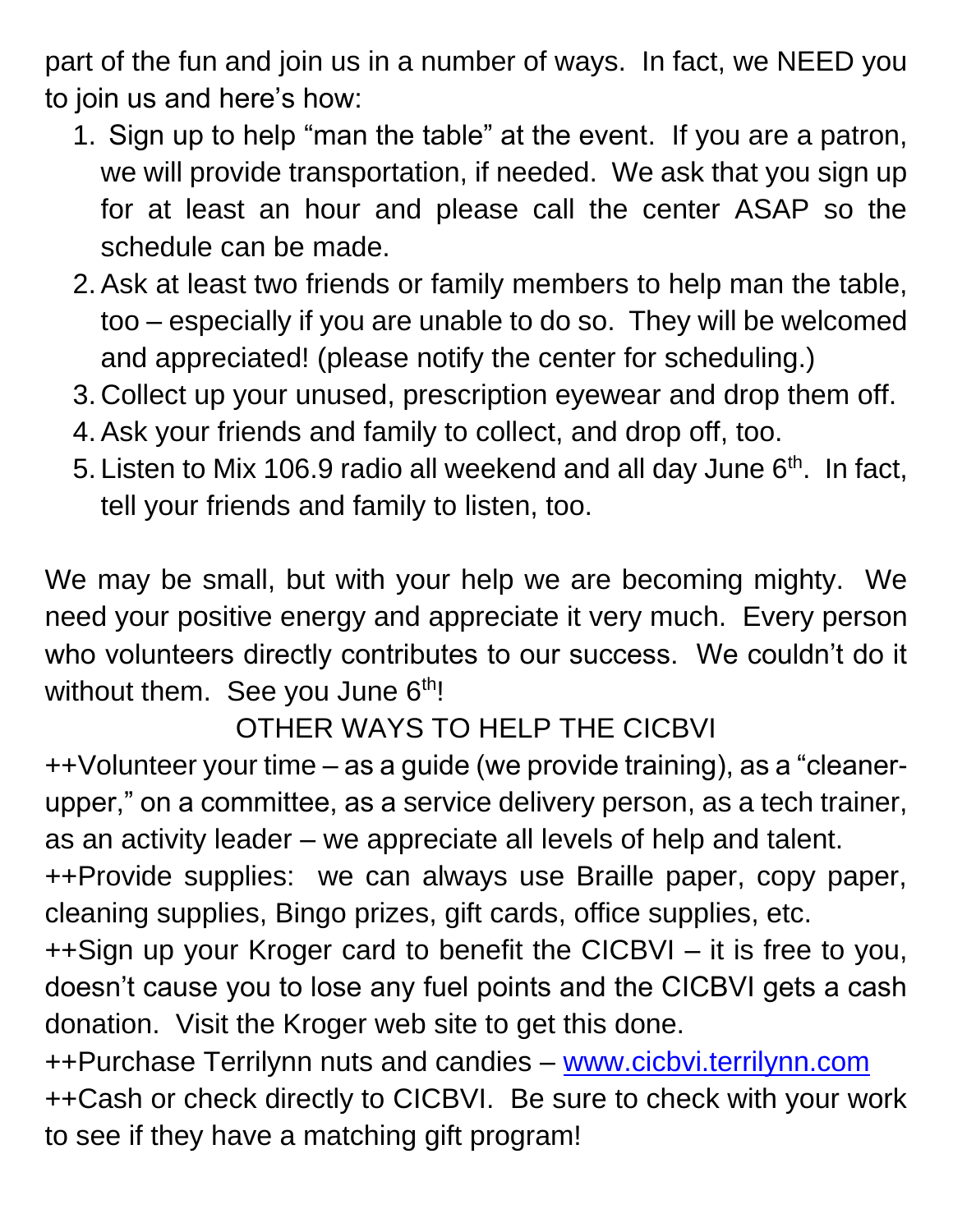YOU ASKED FOR IT:

The next White Cane Training Session is scheduled for June 16<sup>th</sup> at 1:00 PM here at the CICBVI. The class is filling up quickly but there is still room if you call right now. The class is led by OEM specialist, Sean Johnson of the Rockford Sight Center and long white canes are provided by the CICBVI. Please call the center to reserve your spot!

#### LOGO WEAR STORE OPEN

The CICBVI logo wear store is open! Now is the time to order your CICBVI logo golf shirts, T-shirts, tank tops, etc. (there is a really cute short sleave terry hoodie, too) Hurry – the store closes soon. Visit [https://cicbvi-21.itemorder.com](https://cicbvi-21.itemorder.com/) for all items to be delivered directly to your door. All proceeds benefit the CICBVI. If you are a patron and need assistance ordering, please call the center.

## IMPORTANT FOOD BASKET NOTES

 We are now up to over 2 dozen food baskets being delivered each month. In order to continue to make this happen, please observe the following:

- 1. Delivery dates are always in the newsletter please do your best to be available to receive your basket. We also will try to call you ahead of time to confirm the time window, but obviously, this can't be set in stone so please help by being flexible.
- 2. Please return your empty basket. You don't need to empty it immediately. It is okay to return it at the next delivery, although sooner is much appreciated.
- 3. We can't do special requests. If you can't use something, please pass it on to a neighbor or friend.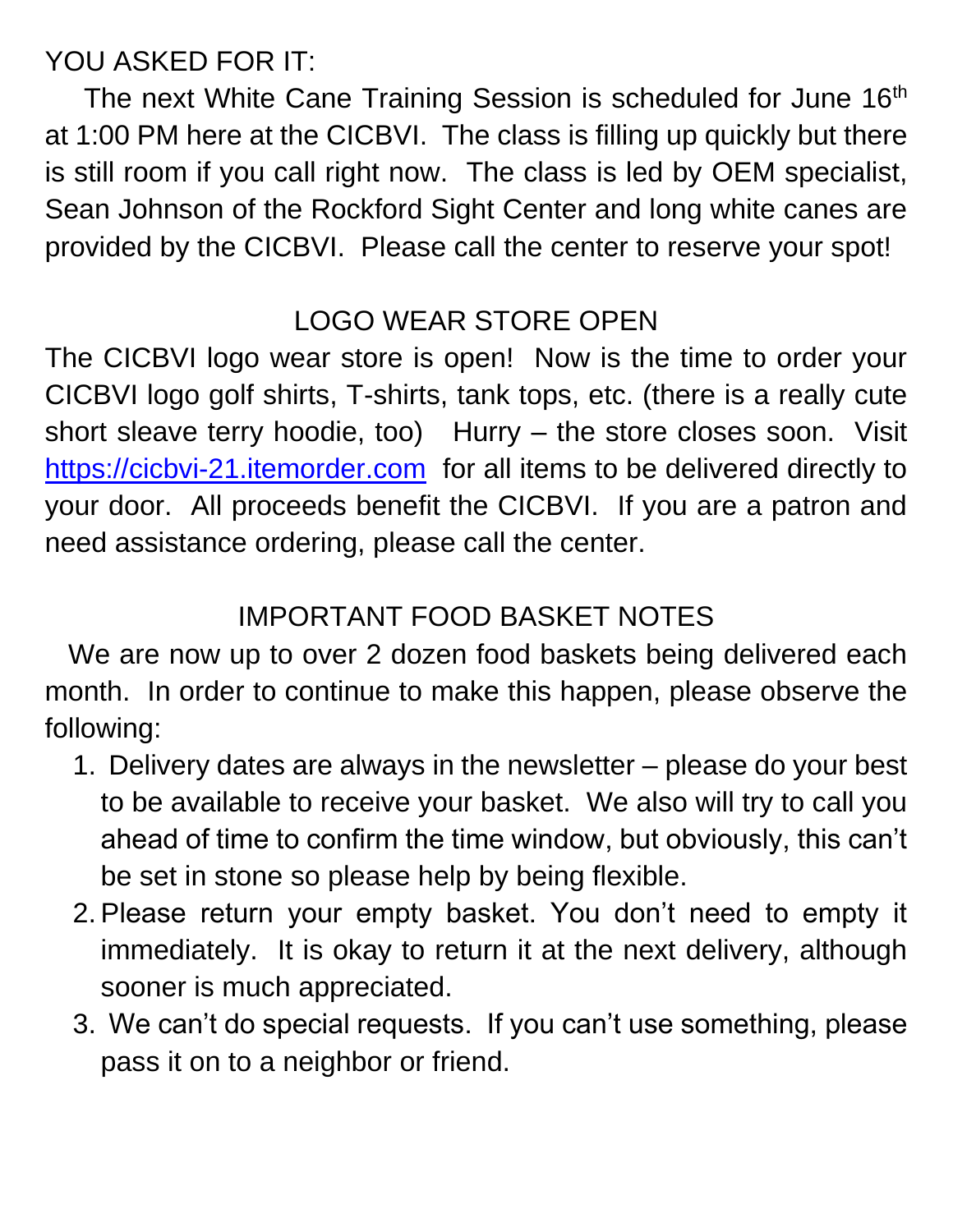## UPCOMING EVENTS

NOTE: It is extremely important that you call in your reservations for any of our events as soon as possible. The deadline is the FRIDAY before the event unless otherwise noted. Since we are purchasing and preparing food, tickets, or other materials, plus scheduling transportation, we really need to stick to this deadline and, as much as we would like to do so, are unable to make exceptions.

June 8th: 10:30 AM Participate in a drum circle and experience a variety of instruments either by listening or playing them! Led by Natasha, this promises to be a fun event. Not only that, it is followed by lunch! DEADLINE to reserve is Monday, June  $6<sup>th</sup>$ .

June  $16<sup>th</sup> - 1:00$  PM at the CICBVI. Long White Cane training session led by OEM specialist Sean Johnson (info elsewhere in this newsletter)

June  $21^{st}$  – Field trip to Gil's Supper Club in Hanna City – Celebrate the first day of summer and enjoy their famous fried chicken, or any of the other menu choices. Transportation is free, meal is on your own for this event. We will arrive at Gil's at 4:30 PM. Reservations are due by June 17th

June  $29<sup>th</sup>$  – Elvis is in the building! Yes, we have Elvis – his songs, his moves – even his scarves! This will be a fun-filled evening of entertainment – starts at 5:30 PM with dinner then get ready to put on your blue suede shoes because you can't help falling in love with Elvis! Reservations are due June 24<sup>th</sup>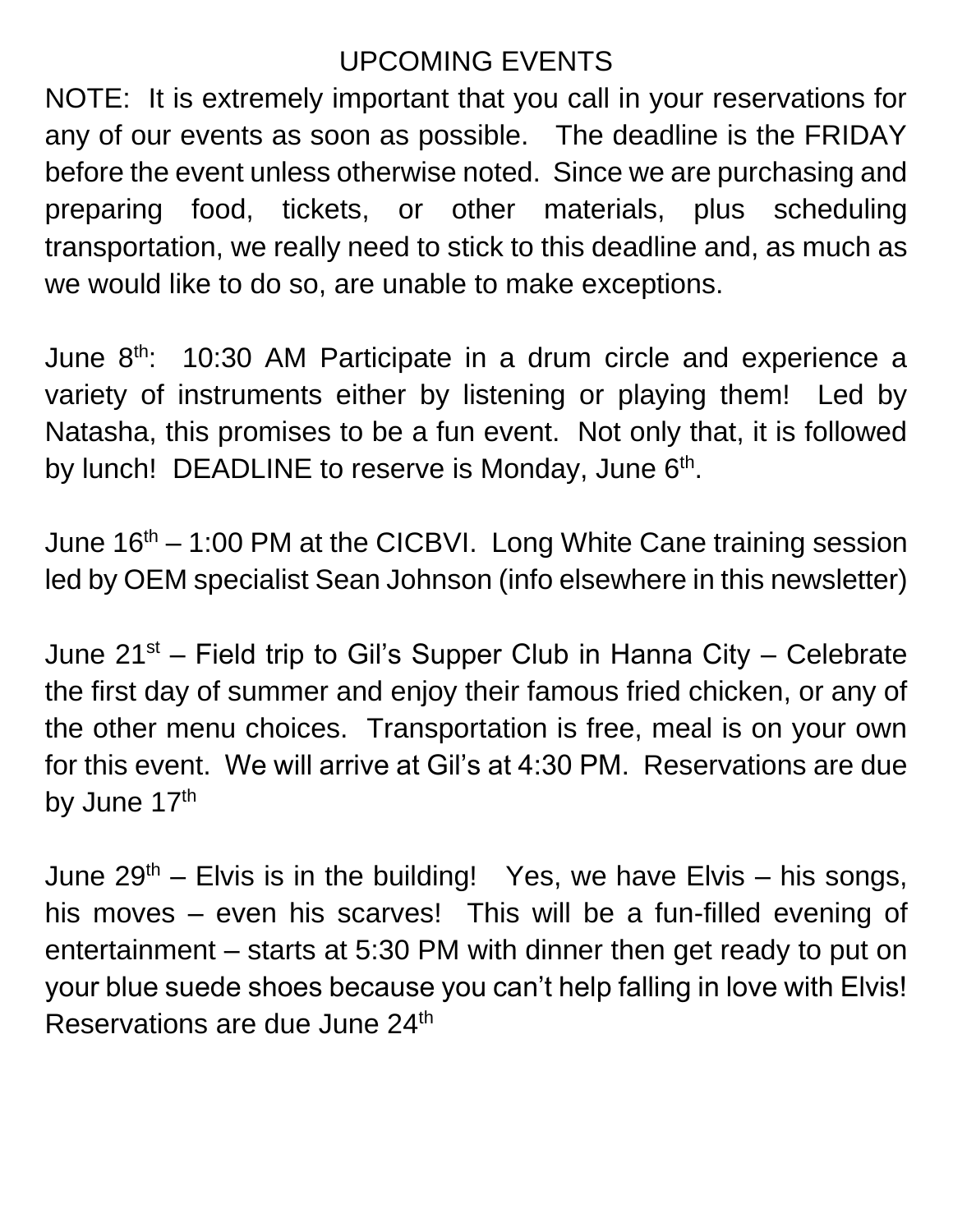## IMPORTANT DATES FOR YOUR CALENDAR

- June 4 In 1937 the first shopping cart was invented
- June 6 National Eye Wear Day join us at Hy-Vee, Sheridan Village
- June 8 Drum Circle/Music Fun at the Center 10:30 AM, lunch following, reservations due June 6th – call the center
- June 9 Happy Birthday Elaine Butler
- June 12 Happy Birthday Deanna Bruce
- June 12 In 1974, girls were first allowed to play little league baseball
- June 14 CICBVI Board Meeting at the Center
- June 15 Midwest Food Bank food pick-up
- June 16-17 Food Basket deliveries
- June 16 Long White Cane Training Session 1:00 PM at the Center
- June 19 Happy Fathers' Day
- June 21 Supper at Gil's reservations due June  $17<sup>th</sup>$  call the Center
- June 27 Happy Birthday to the song "Happy Birthday." First published in 1924 it is the most popular song in the world.
- June 29 Elvis will be in the building! Dinner at the CICBVI, reservations due June 24<sup>th</sup>
- June 29 In 1964, the first TV remote control became available. Think of all the miles we have saved since then!
- June 30 Happy Birthday Bob Quinn

The WEEK of JULY 4<sup>th</sup>, the CICBVI will benefit from items sold at the Peoria Heights Helping Hands resale shop. You can help in two ways: Donate your no-longer-needed items or garage sale leftovers AND shop at the store that week. They especially can use clean, gently used clothes, kitchen items, small appliances, bookcases and accept donations during open hours, Tuesday – Saturday. They are located right on War Memorial Drive.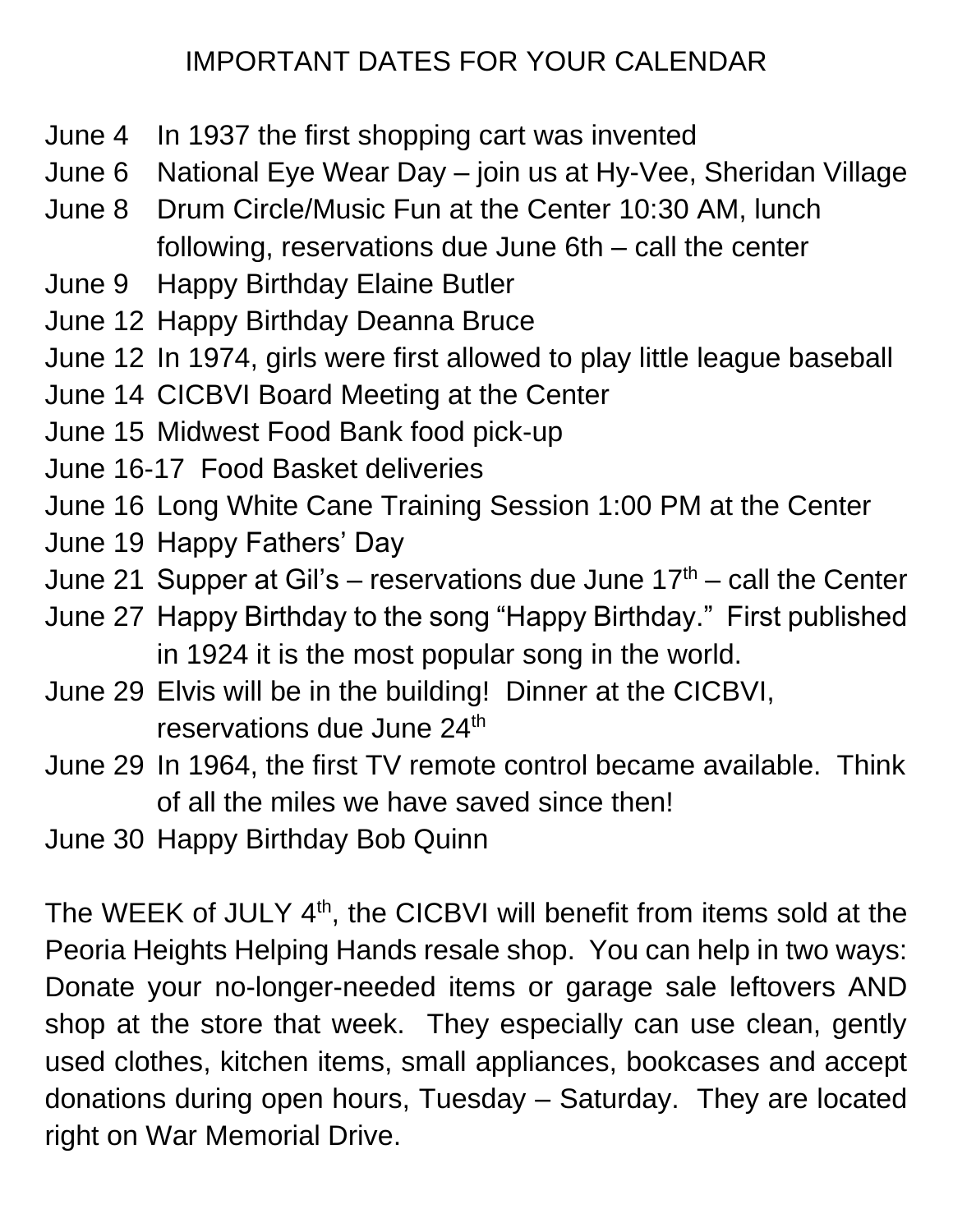SYMPATHY EXTENDED: It is with heavy hearts that we share that Felisa Durr's mother, Dorothy Jean Jordan, passed away. Even though she lived in Alabama, Dorothy was a supporter of the CICBVI and the services we provide. She kept up with the Center on social media and frequently "liked" our posts. Our thoughts and prayers are with Felisa and her family at this difficult time.

IN MEMORIUM Last month, patron Jimmy Smith passed away and the CICBVI was named as a memorial recipient. We have since received gifts and wish to thank the donors as well as Jimmy's family for remembering the Center in this way. Jimmy has left an empty place in our hearts and will not be forgotten.

THANK YOU – to The Pilot Club of Peoria for their generous grant awarded to the CICBVI. Members of The Pilot Club work all year to raise money to award to deserving non-profit organizations and this year, the CICBVI was the recipient of \$1000. Members of The Pilot Club were able to visit the Center recently and hear about our programs and services and learn how their grant will help with our ongoing programs and services. A heartfelt thank you to them!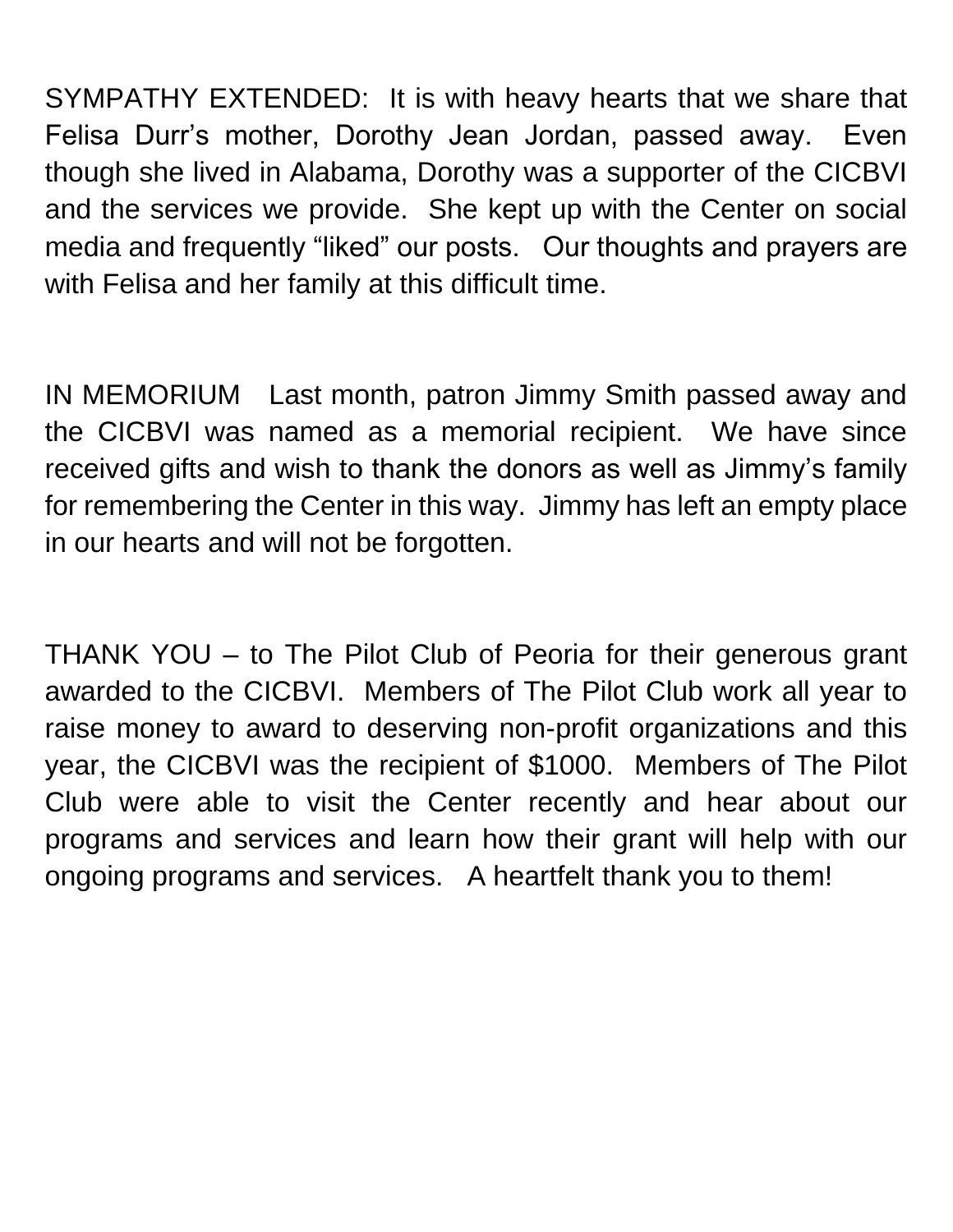Since it is Fathers' Day this month, I'd like to share a little about my dad. My dad's first name was Clark and he even looked like movie idol, Clark Gable! Dark hair, impish smile, twinkling eyes and a rakish, devil-may-care persona that just drew people to him. All my girlfriends had a crush on him and my boyfriends all wanted to be him.

He liked nothing more than to make people laugh and never met a stranger. He loved to play guitar and sing – even though he couldn't carry a tune in a bucket. We lived on a lake and he loved anything to do with the water – boating, skiing, swimming, skating, fishing – you name it. Every year, there was a July  $4<sup>th</sup>$  Boat Parade – everyone decorated their boats for the holiday and paraded around the lake showing them off and competing for the  $1<sup>st</sup>$  place prize. My dad, being the carefree sort of guy he was, generally didn't start working on ours until the day – sometimes night – before. His designs were always fairly simple BUT they were clever – and to this day my dad holds the record for the most first place wins.

My dad was a Safety Engineer as his career and we were the first of anyone I knew to have seat belts in our car – front and back and long before it was the law. When he traveled for work, he frequently was able to combine his trip with a family vacation so we were able to visit places from coast to coast over the years. He was a super volunteer and member of organizations like the Lions, Veterans' groups and church committees. He also (once) made home made beer, which resulted in that activity being banned forever since it smelled up the house so bad. My dad passed away on Fathers' Day in 1986. He hung on just long enough to meet his 3 month old (and only) grandson. But, I know he is smiling down on all of us and loving what we do here at the CICBVI. Happy Fathers' Day! - Peace and Love, Paula B